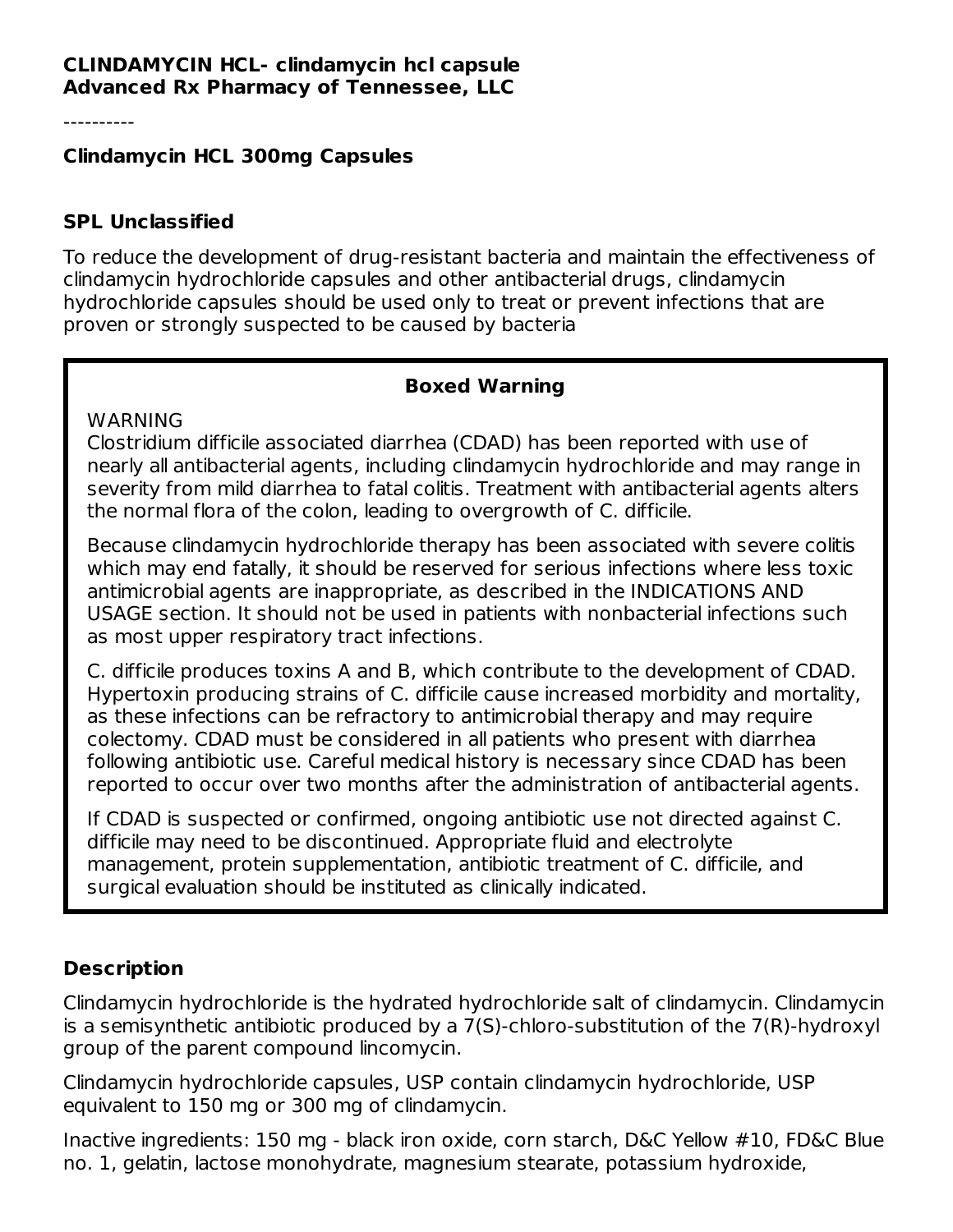propylene glycol, shellac, talc, and titanium dioxide; 300 mg - black iron oxide, corn starch, FD&C Blue no. 1, gelatin, lactose monohydrate, magnesium stearate, potassium hydroxide, propylene glycol, shellac, talc, and titanium dioxide.

The structural formula is represented below:



C18H33ClN2O5S•HCl M.W. 461.45

The chemical name for clindamycin hydrochloride is Methyl 7-chloro-6, 7, 8-trideoxy-6- (1-methyl-trans-4-propyl-L-2-pyrrolidinecarboxamido)-1-thio-L-threo-α-D-galactooctopyranoside monohydrochloride.

# **Clinical Pharmacology**

Human Pharmacology

## Absorption

Pharmacokinetic studies with a 150 mg oral dose of clindamycin hydrochloride in 24 normal adult volunteers showed that clindamycin was rapidly absorbed after oral administration. An average peak serum concentration of 2.50 mcg/mL was reached in 45 minutes; serum concentration averaged 1.51 mcg/mL at 3 hours and 0.70 mcg/mL at 6 hours. Absorption of an oral dose is virtually complete (90%), and the concomitant administration of food does not appreciably modify the serum concentrations; serum concentrations have been uniform and predictable from person to person and dose to dose. Pharmacokinetic studies following multiple doses of clindamycin hydrochloride for up to 14 days show no evidence of accumulation or altered metabolism of drug. Doses of up to 2 grams of clindamycin per day for 14 days have been well tolerated by healthy volunteers, except that the incidence of gastrointestinal side effects is greater with the higher doses.

## **Distribution**

Concentrations of clindamycin in the serum increased linearly with increased dose. Serum concentrations exceed the MIC (minimum inhibitory concentration) for most indicated organisms for at least six hours following administration of the usually recommended doses. Clindamycin is widely distributed in body fluids and tissues (including bones). No significant concentrations of clindamycin are attained in the cerebrospinal fluid, even in the presence of inflamed meninges.

## **Metabolism**

In vitro studies in human liver and intestinal microsomes indicated that clindamycin is predominantly metabolized by Cytochrome P450 3A4 (CYP3A4), with minor contribution from CYP3A5, to form clindamycin sulfoxide and a minor metabolite, N-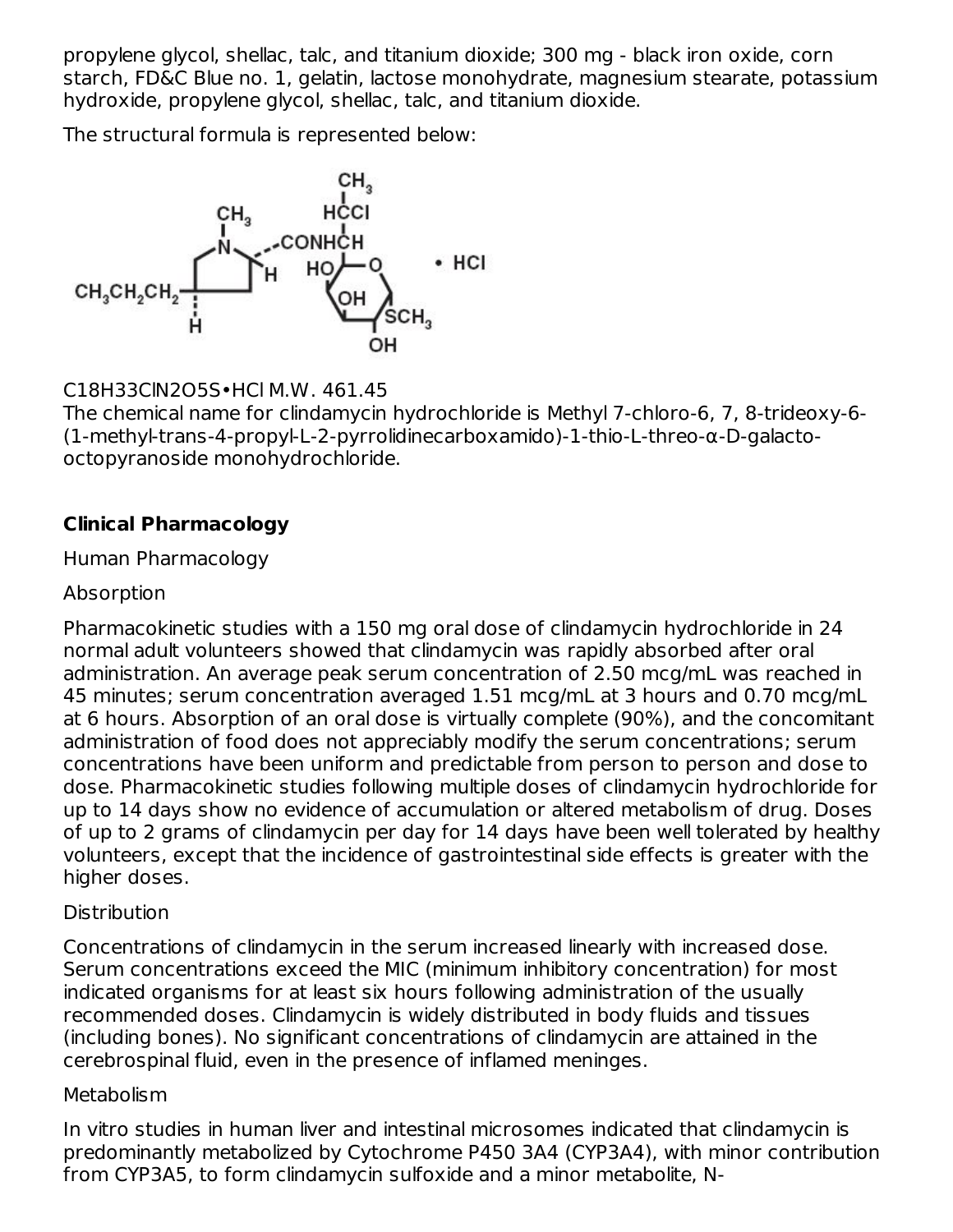desmethylclindamycin.

## Excretion

The average biological half-life is 2.4 hours. Approximately 10% of the bioactivity is excreted in the urine and 3.6% in the feces; the remainder is excreted as bioinactive metabolites.

Specific Populations

Patients with Renal Impairment

Serum half-life of clindamycin is increased slightly in patients with markedly reduced renal function. Hemodialysis and peritoneal dialysis are not effective in removing clindamycin from the serum.

## Elderly Patients

Pharmacokinetic studies in elderly volunteers (61 to 79 years) and younger adults (18 to 39 years) indicate that age alone does not alter clindamycin pharmacokinetics (clearance, elimination half-life, volume of distribution, and area under the serum concentration-time curve) after IV administration of clindamycin phosphate. After oral administration of clindamycin hydrochloride, the average elimination half-life is increased to approximately 4 hours (range 3.4 to 5.1 h) in the elderly compared to 3.2 hours (range 2.1 to 4.2 h) in younger adults. The extent of absorption, however, is not different between age groups and no dosage alteration is necessary for the elderly with normal hepatic function and normal (age-adjusted) renal function1.

Obese Pediatric Patients Aged 2 to Less than 18 Years and Obese Adults Aged 18 to 20 **Years** 

An analysis of pharmacokinetic data in obese pediatric patients aged 2 to less than 18 years and obese adults aged 18 to 20 years demonstrated that clindamycin clearance and volume of distribution, normalized by total body weight, are comparable regardless of obesity.

## Microbiology

## Mechanism of Action

Clindamycin inhibits bacterial protein synthesis by binding to the 23S RNA of the 50S subunit of the ribosome. Clindamycin is bacteriostatic.

## Resistance

Resistance to clindamycin is most often caused by modification of specific bases of the 23S ribosomal RNA. Cross-resistance between clindamycin and lincomycin is complete. Because the binding sites for these antibacterial drugs overlap, cross-resistance is sometimes observed among lincosamides, macrolides and streptogramin B. Macrolideinducible resistance to clindamycin occurs in some isolates of macrolide-resistant bacteria. Macrolide-resistant isolates of staphylococci and beta-hemolytic streptococci should be screened for induction of clindamycin resistance using the D-zone test.

## Antimicrobial Activity

Clindamycin has been shown to be active against most of the isolates of the following microorganisms, both in vitro and in clinical infections [see Indications and Usage  $(1)$ ]: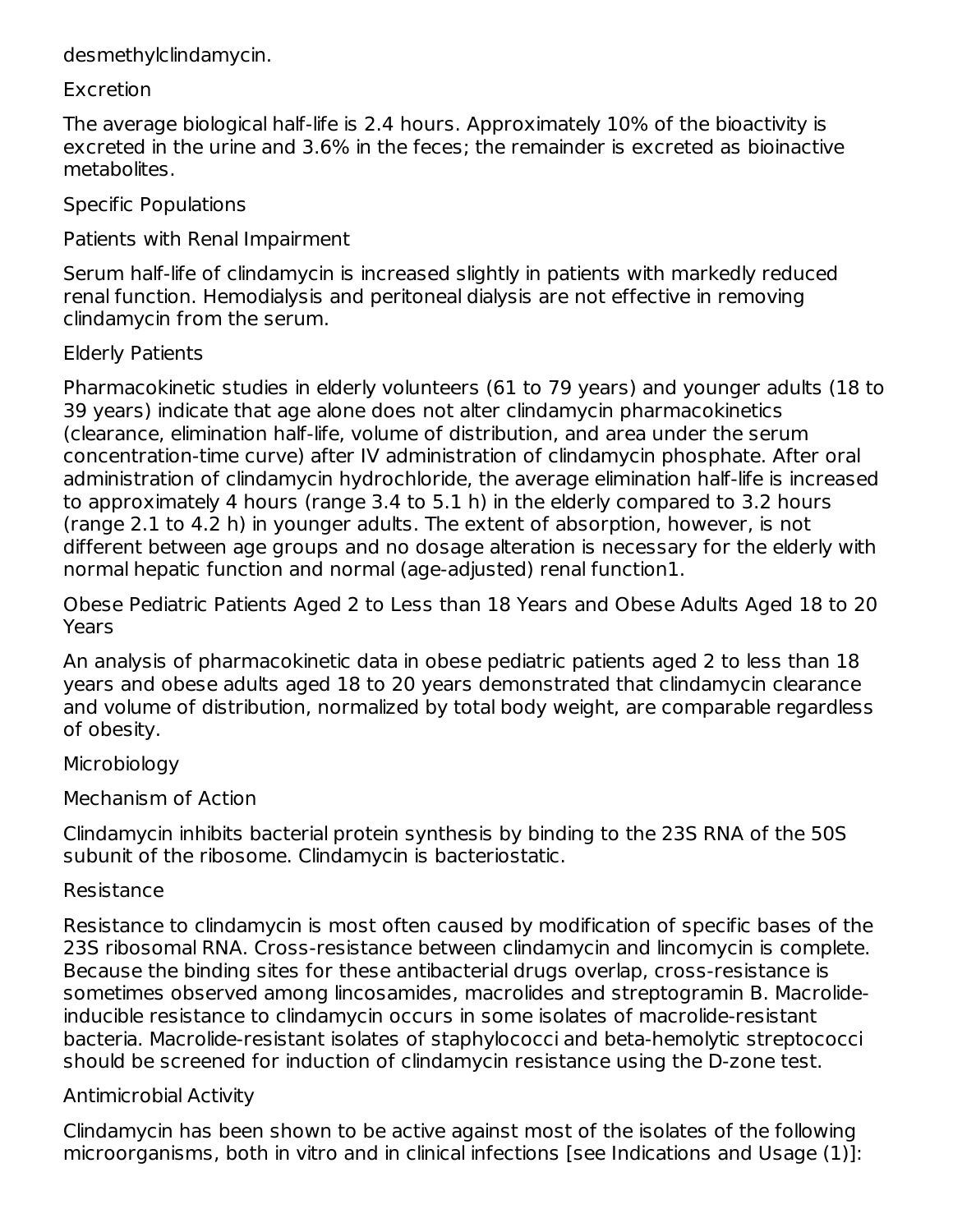Staphylococcus aureus (methicillin-susceptible strains)

Streptococcus pneumoniae (penicillin-susceptible strains)

Streptococcus pyogenes

Anaerobic bacteria

Clostridium perfringens

Fusobacterium necrophorum

Fusobacterium nucleatum

Peptostreptococcus anaerobius

Prevotella melaninogenica

The following in vitro data are available, but their clinical significance is unknown. At least 90 percent of the following bacteria exhibit an in vitro minimum inhibitory concentration (MIC) less than or equal to the susceptible breakpoint for clindamycin against isolates of a similar genus or organism group. However, the efficacy of clindamycin in treating clinical infections due to these bacteria has not been established in adequate and wellcontrolled clinical trials.

Gram-positive bacteria

Staphylococcus epidermidis (methicillin-susceptible strains)

Streptococcus agalactiae

Streptococcus anginosus

Streptococcus mitis

Streptococcus oralis

Anaerobic bacteria

Actinomyces israelii

Clostridium clostridioforme

Eggerthella lenta

Finegoldia (Peptostreptococcus) magna

Micromonas (Peptostreptococcus) micros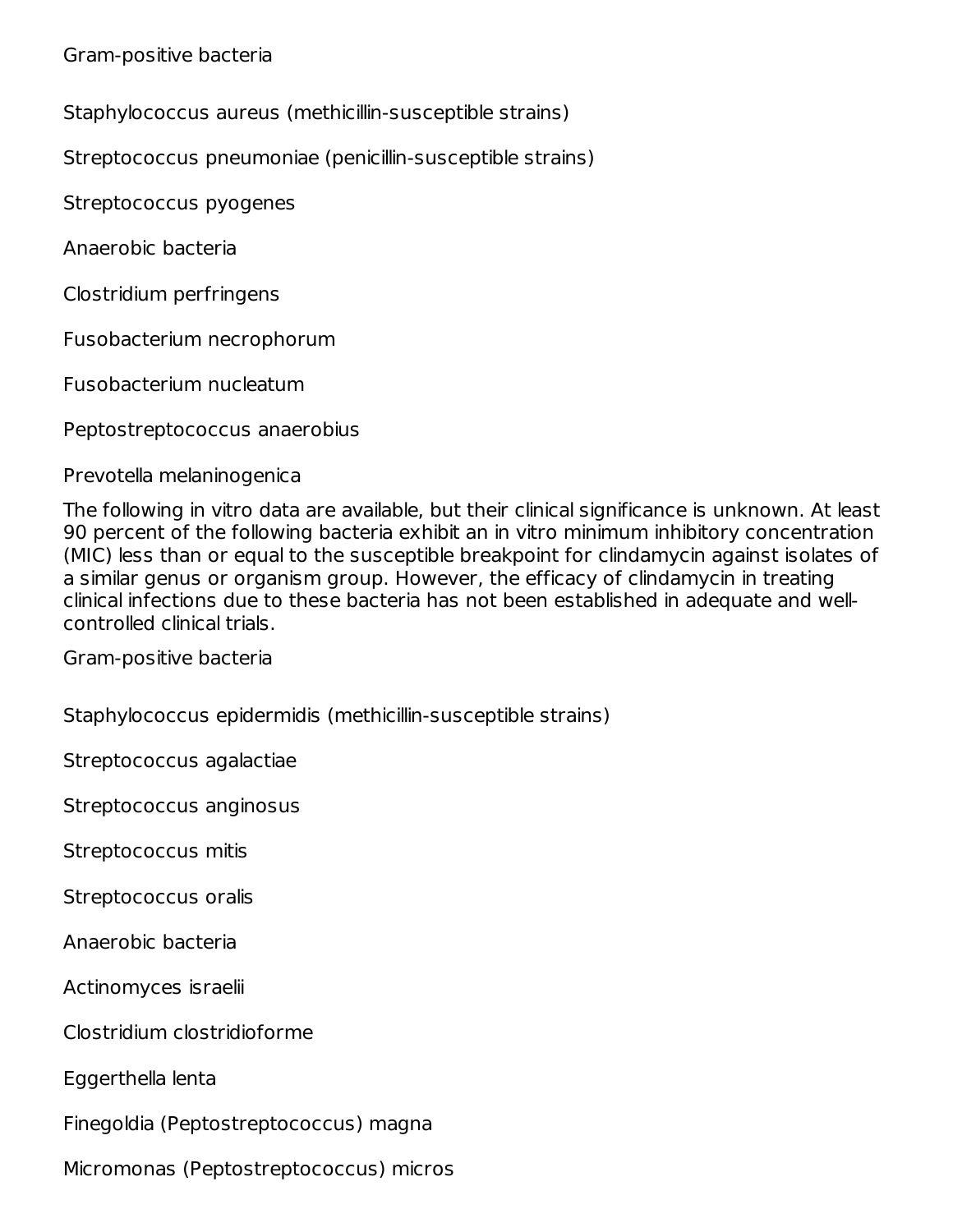Prevotella bivia

Prevotella intermedia

Propionibacterium acnes

Susceptibility Testing

For specific information regarding susceptibility test interpretive criteria and associated test methods and quality control standards recognized by FDA for this drug, please see: https://www.fda.gov/STIC.

# **Indications and Usage Section**

## INDICATIONS AND USAGE

Clindamycin hydrochloride capsules, USP are indicated in the treatment of serious infections caused by susceptible anaerobic bacteria.

Clindamycin hydrochloride capsules, USP are also indicated in the treatment of serious infections due to susceptible strains of streptococci, pneumococci, and staphylococci. Its use should be reserved for penicillin-allergic patients or other patients for whom, in the judgment of the physician, a penicillin is inappropriate. Because of the risk of colitis, as described in the BOXED WARNING, before selecting clindamycin, the physician should consider the nature of the infection and the suitability of less toxic alternatives (e.g., erythromycin).

Anaerobes: Serious respiratory tract infections such as empyema, anaerobic pneumonitis, and lung abscess; serious skin and soft tissue infections; septicemia; intraabdominal infections such as peritonitis and intra-abdominal abscess (typically resulting from anaerobic organisms resident in the normal gastrointestinal tract); infections of the female pelvis and genital tract such as endometritis, nongonococcal tubo-ovarian abscess, pelvic cellulitis, and postsurgical vaginal cuff infection.

Streptococci: Serious respiratory tract infections; serious skin and soft tissue infections.

Staphylococci: Serious respiratory tract infections; serious skin and soft tissue infections.

Pneumococci: Serious respiratory tract infections.

Bacteriologic studies should be performed to determine the causative organisms and their susceptibility to clindamycin.

To reduce the development of drug-resistant bacteria and maintain the effectiveness of clindamycin hydrochloride capsules, USP and other antibacterial drugs, clindamycin hydrochloride capsules, USP should be used only to treat or prevent infections that are proven or strongly suspected to be caused by susceptible bacteria. When culture and susceptibility information are available, they should be considered in selecting or modifying antibacterial therapy. In the absence of such data, local epidemiology and susceptibility patterns may contribute to the empiric selection of therapy.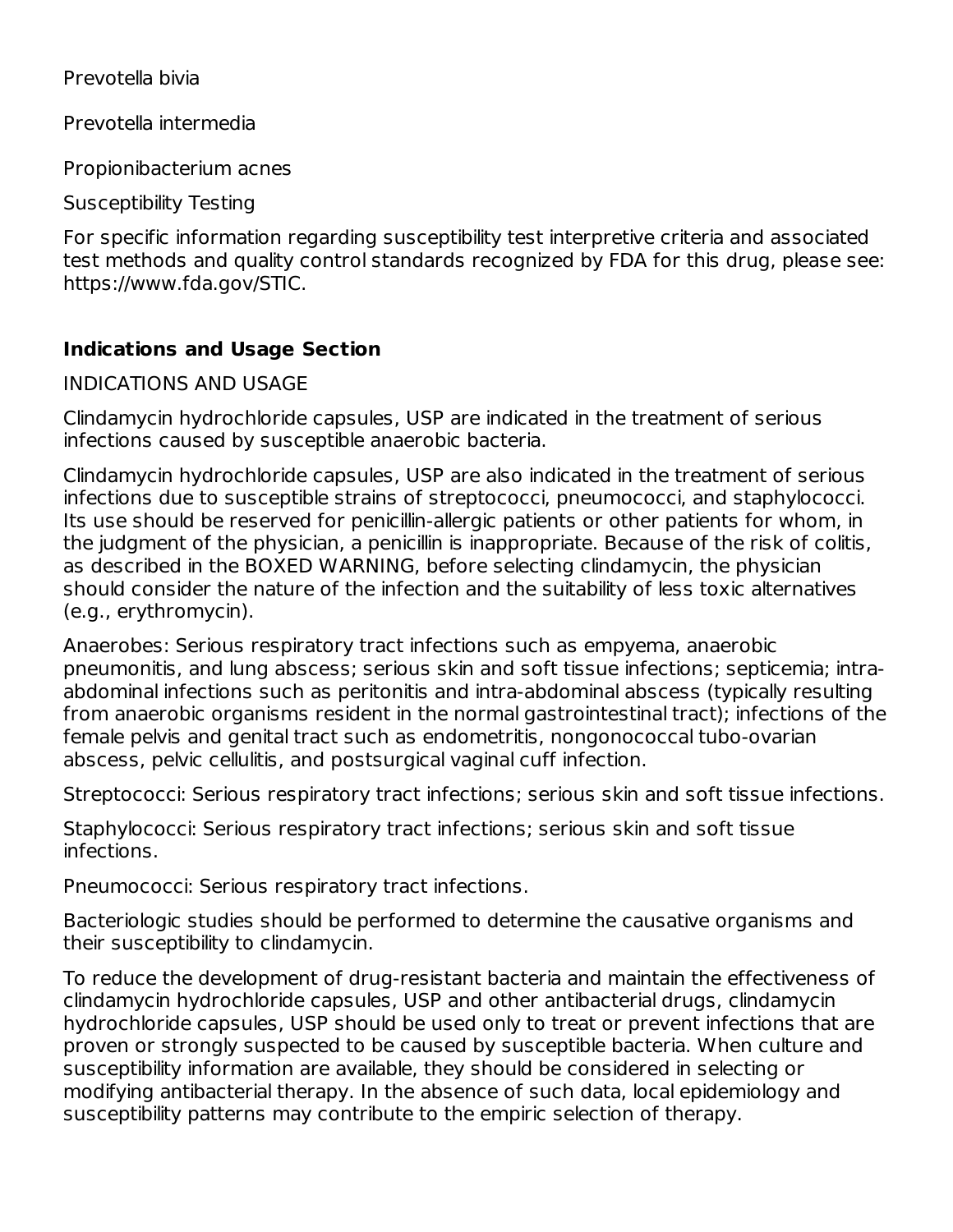## **Contraindications**

Clindamycin hydrochloride capsules are contraindicated in individuals with a history of hypersensitivity to preparations containing clindamycin or lincomycin.

## **Warnings**

See BOXED WARNING

Clostridium difficile Associated Diarrhea

Clostridium difficile associated diarrhea (CDAD) has been reported with use of nearly all antibacterial agents, including clindamycin hydrochloride, and may range in severity from mild diarrhea to fatal colitis. Treatment with antibacterial agents alters the normal flora of the colon, leading to overgrowth of C. difficile.

C. difficile produces toxins A and B, which contribute to the development of CDAD. Hypertoxin producing strains of C. difficile cause increased morbidity and mortality, as these infections can be refractory to antimicrobial therapy and may require colectomy. CDAD must be considered in all patients who present with diarrhea following antibiotic use. Careful medical history is necessary since CDAD has been reported to occur over two months after the administration of antibacterial agents.

If CDAD is suspected or confirmed, ongoing antibiotic use not directed against C. difficile may need to be discontinued. Appropriate fluid and electrolyte management, protein supplementation, antibiotic treatment of C. difficile, and surgical evaluation should be instituted as clinically indicated.

Anaphylactic and Severe Hypersensitivity Reactions

Anaphylactic shock and anaphylactic reactions have been reported (see ADVERSE REACTIONS).

Severe hypersensitivity reactions, including severe skin reactions such as toxic epidermal necrolysis (TEN), drug reaction with eosinophilia and systemic symptoms (DRESS), and Stevens-Johnson syndrome (SJS), some with fatal outcome, have been reported (see ADVERSE REACTIONS).

In case of such an anaphylactic or severe hypersensitivity reaction, discontinue treatment permanently and institute appropriate therapy.

A careful inquiry should be made concerning previous sensitivities to drugs and other allergens.

Usage in Meningitis - Since clindamycin does not diffuse adequately into the cerebrospinal fluid, the drug should not be used in the treatment of meningitis.

## **Precautions**

## General

Review of experience to date suggests that a subgroup of older patients with associated severe illness may tolerate diarrhea less well. When clindamycin is indicated in these patients, they should be carefully monitored for change in bowel frequency. Clindamycin hydrochloride should be prescribed with caution in individuals with a history of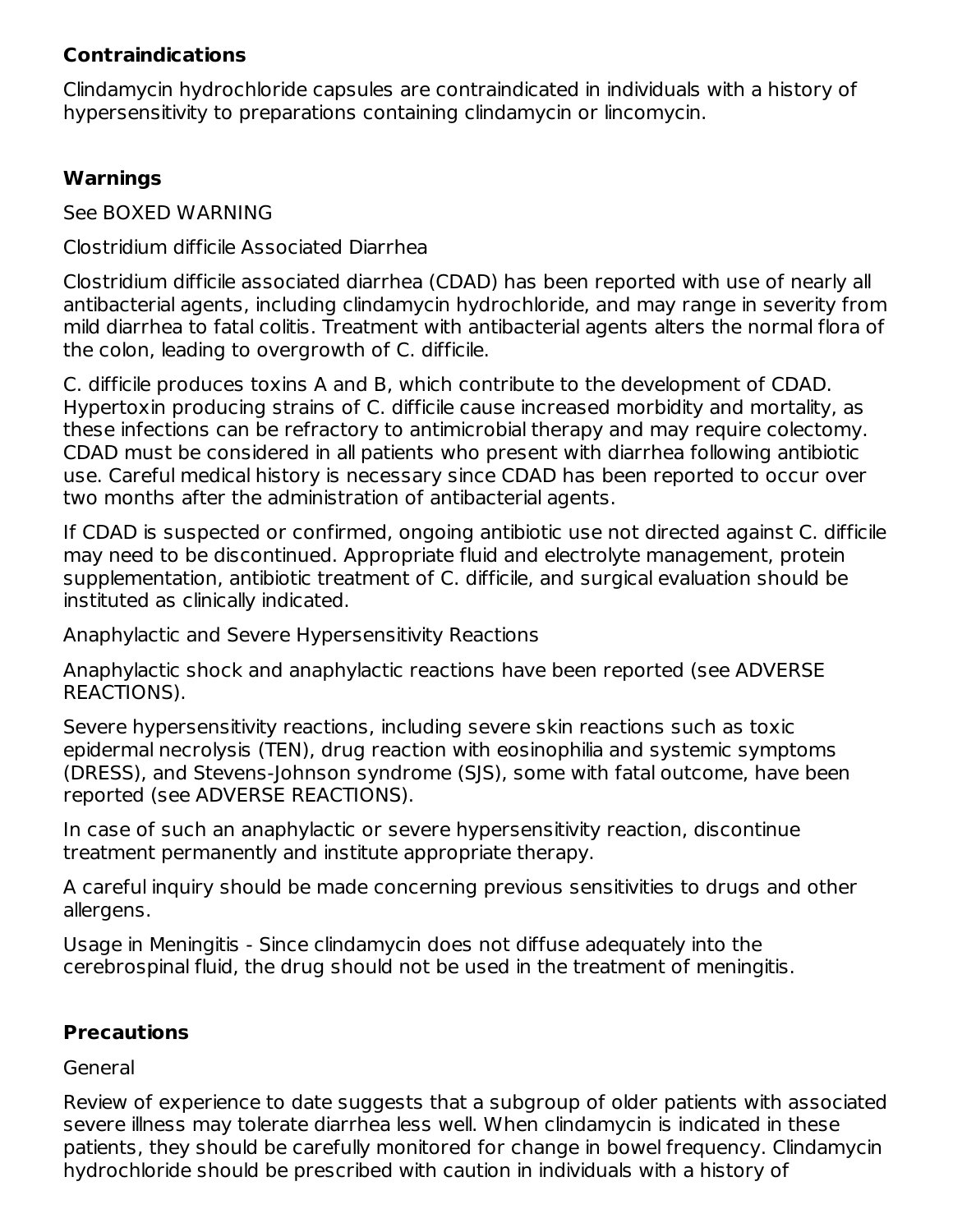gastrointestinal disease, particularly colitis. Clindamycin hydrochloride should be prescribed with caution in atopic individuals. Indicated surgical procedures should be performed in conjunction with antibiotic therapy. The use of clindamycin hydrochloride occasionally results in overgrowth of nonsusceptible organisms—particularly yeasts. Should superinfections occur, appropriate measures should be taken as indicated by the clinical situation. Clindamycin dosage modification may not be necessary in patients with renal disease. In patients with moderate to severe liver disease, prolongation of clindamycin half-life has been found. However, it was postulated from studies that when given every eight hours, accumulation should rarely occur. Therefore, dosage modification in patients with liver disease may not be necessary. However, periodic liver enzyme determinations should be made when treating patients with severe liver disease. Prescribing clindamycin hydrochloride capsules in the absence of a proven or strongly suspected bacterial infection or a prophylactic indication is unlikely to provide benefit to the patient and increases the risk of the development of drug-resistant bacteria.

## Information for Patients

Patients should be counseled that antibacterial drugs, including clindamycin hydrochloride capsules, should only be used to treat bacterial infections. They do not treat viral infections (e.g., the common cold). When clindamycin hydrochloride capsules are prescribed to treat a bacterial infection, patients should be told that although it is common to feel better early in the course of therapy, the medication should be taken exactly as directed. Skipping doses or not completing the full course of therapy may (1) decrease the effectiveness of the immediate treatment and (2) increase the likelihood that bacteria will develop resistance and will not be treatable by clindamycin hydrochloride capsules or other antibacterial drugs in the future. Diarrhea is a common problem caused by antibiotics which usually ends when the antibiotic is discontinued. Sometimes after starting treatment with antibiotics, patients can develop watery and bloody stools (with or without stomach cramps and fever) even as late as two or more months after having taken the last dose of the antibiotic. If this occurs, patients should contact their physician as soon as possible.

## Laboratory Tests

During prolonged therapy, periodic liver and kidney function tests and blood counts should be performed.

## Drug Interactions

Clindamycin has been shown to have neuromuscular blocking properties that may enhance the action of other neuromuscular blocking agents. Therefore, it should be used with caution in patients receiving such agents.

Clindamycin is metabolized predominantly by CYP3A4, and to a lesser extent by CYP3A5, to the major metabolite clindamycin sulfoxide and minor metabolite Ndesmethylclindamycin. Therefore inhibitors of CYP3A4 and CYP3A5 may increase plasma concentrations of clindamycin and inducers of these isoenzymes may reduce plasma concentrations of clindamycin. In the presence of strong CYP3A4 inhibitors, monitor for adverse reactions. In the presence of strong CYP3A4 inducers such as rifampicin, monitor for loss of effectiveness.

In vitro studies indicate that clindamycin does not inhibit CYP1A2, CYP2C9, CYP2C19, CYP2E1 or CYP2D6 and only moderately inhibits CYP3A4.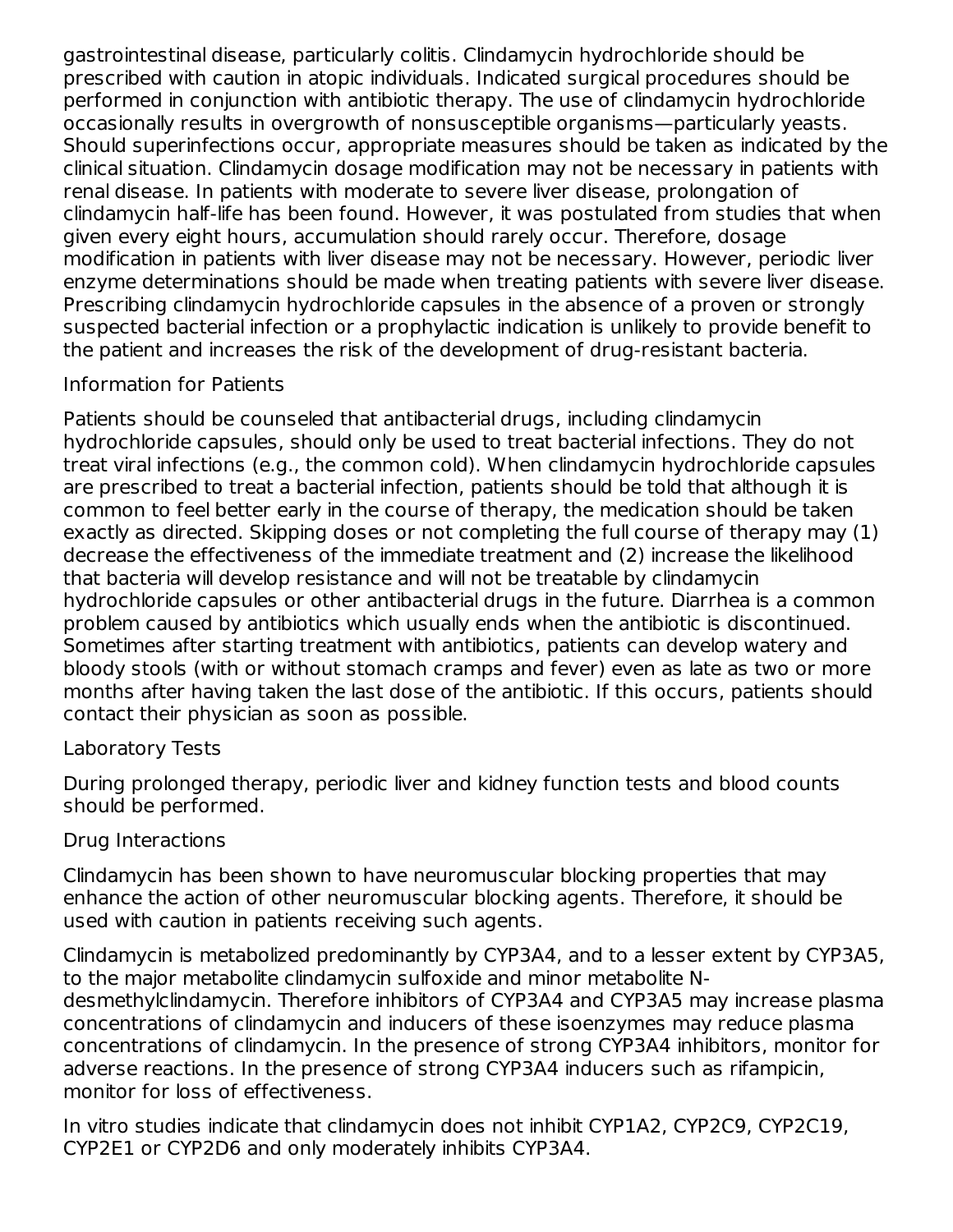## Carcinogenesis, Mutagenesis, Impairment of Fertility

Long-term studies in animals have not been performed with clindamycin to evaluate carcinogenic potential. Genotoxicity tests performed included a rat micronucleus test and an Ames Salmonella reversion test. Both tests were negative. Fertility studies in rats treated orally with up to 300 mg/kg/day (approximately 1.6 times the highest recommended adult human dose based on mg/m2) revealed no effects on fertility or mating ability.

## Pregnancy: Teratogenic effects

In clinical trials with pregnant women, the systemic administration of clindamycin during the second and third trimesters, has not been associated with an increased frequency of congenital abnormalities.

Clindamycin should be used during the first trimester of pregnancy only if clearly needed. There are no adequate and well-controlled studies in pregnant women during the first trimester of pregnancy. Because animal reproduction studies are not always predictive of the human response, this drug should be used during pregnancy only if clearly needed.

Reproduction studies performed in rats and mice using oral doses of clindamycin up to 600 mg/kg/day (3.2 and 1.6 times the highest recommended adult human dose based on mg/m2, respectively) or subcutaneous doses of clindamycin up to 250 mg/kg/day (1.3 and 0.7 times the highest recommended adult human dose based on mg/m2, respectively) revealed no evidence of teratogenicity.

## Nursing Mothers

Limited published data based on breast milk sampling reports that clindamycin appears in human breast milk in the range of less than 0.5 to 3.8 mcg/mL. Clindamycin has the potential to cause adverse effects on the breast-fed infant's gastrointestinal flora. If oral or intravenous clindamycin is required by a nursing mother, it is not a reason to discontinue breastfeeding, but an alternate drug may be preferred. Monitor the breastfed infant for possible adverse effects on the gastrointestinal flora, such as diarrhea, candidiasis (thrush, diaper rash) or rarely, blood in the stool indicating possible antibiotic-associated colitis.

The developmental and health benefits of breastfeeding should be considered along with the mother's clinical need for clindamycin and any potential adverse effects on the breast-fed child from clindamycin or from the underlying maternal condition.

## Pediatric Use

When clindamycin hydrochloride is administered to the pediatric population (birth to 16 years), appropriate monitoring of organ system functions is desirable.

## Geriatric Use

Clinical studies of clindamycin did not include sufficient numbers of patients age 65 and over to determine whether they respond differently from younger patients. However, other reported clinical experience indicates that antibiotic-associated colitis and diarrhea (due to Clostridium difficile) seen in association with most antibiotics occur more frequently in the elderly (> 60 years) and may be more severe. These patients should be carefully monitored for the development of diarrhea. Pharmacokinetic studies with clindamycin have shown no clinically important differences between young and elderly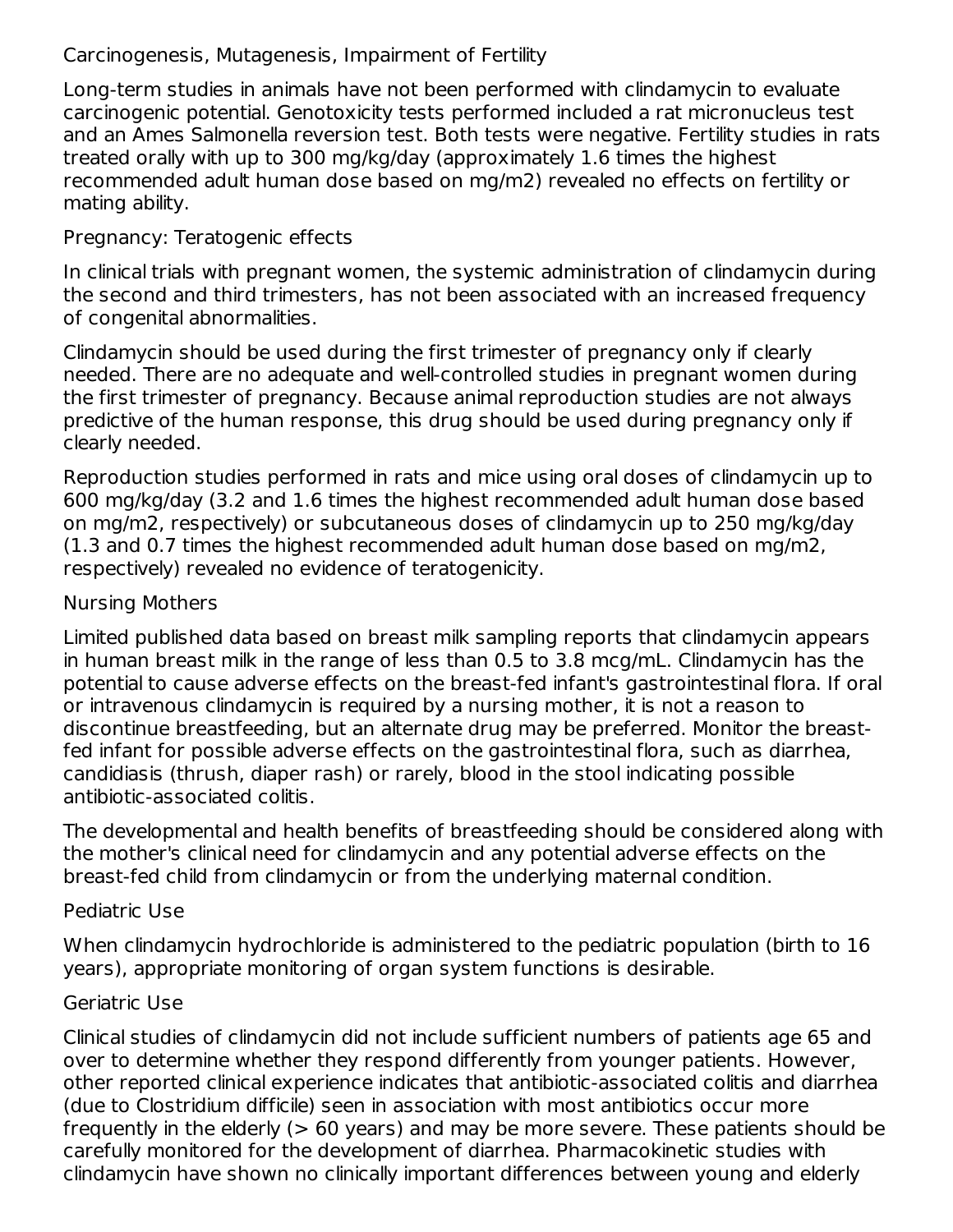subjects with normal hepatic function and normal (age-adjusted) renal function after oral or intravenous administration.

## **Adverse Reactions**

The following reactions have been reported with the use of clindamycin.

Infections and Infestations: Clostridium difficile colitis

Gastrointestinal: Abdominal pain, pseudomembranous colitis, esophagitis, nausea, vomiting, and diarrhea (see BOXED WARNING). The onset of pseudomembranous colitis symptoms may occur during or after antibacterial treatment (see WARNINGS). Esophageal ulcer has been reported. An unpleasant or metallic taste has been reported after oral administration.

Hypersensitivity Reactions: Generalized mild to moderate morbilliform-like (maculopapular) skin rashes are the most frequently reported adverse reactions. Vesiculobullous rashes, as well as urticaria, have been observed during drug therapy. Severe skin reactions such as Toxic Epidermal Necrolysis, some with fatal outcome, have been reported (See WARNINGS). Cases of Acute Generalized Exanthematous Pustulosis (AGEP), erythema multiforme, some resembling Stevens-Johnson syndrome, anaphylactic shock, anaphylactic reaction and hypersensitivity have also been reported.

Skin and Mucous Membranes: Pruritus, vaginitis, angioedema and rare instances of exfoliative dermatitis have been reported. (See Hypersensitivity Reactions.)

Liver: Jaundice and abnormalities in liver function tests have been observed during clindamycin therapy.

Renal: Although no direct relationship of clindamycin to renal damage has been established, renal dysfunction as evidenced by azotemia, oliguria, and/or proteinuria has been observed.

Hematopoietic: Transient neutropenia (leukopenia) and eosinophilia have been reported. Reports of agranulocytosis and thrombocytopenia have been made. No direct etiologic relationship to concurrent clindamycin therapy could be made in any of the foregoing.

Immune System: Drug reaction with eosinophilia and systemic symptoms (DRESS) cases have been reported.

Musculoskeletal: Cases of polyarthritis have been reported.

# **Overdosage**

Significant mortality was observed in mice at an intravenous dose of 855 mg/kg and in rats at an oral or subcutaneous dose of approximately 2618 mg/kg. In the mice, convulsions and depression were observed.

Hemodialysis and peritoneal dialysis are not effective in removing clindamycin from the serum.

## **Dosage and Administration Section**

DOSAGE AND ADMINISTRATION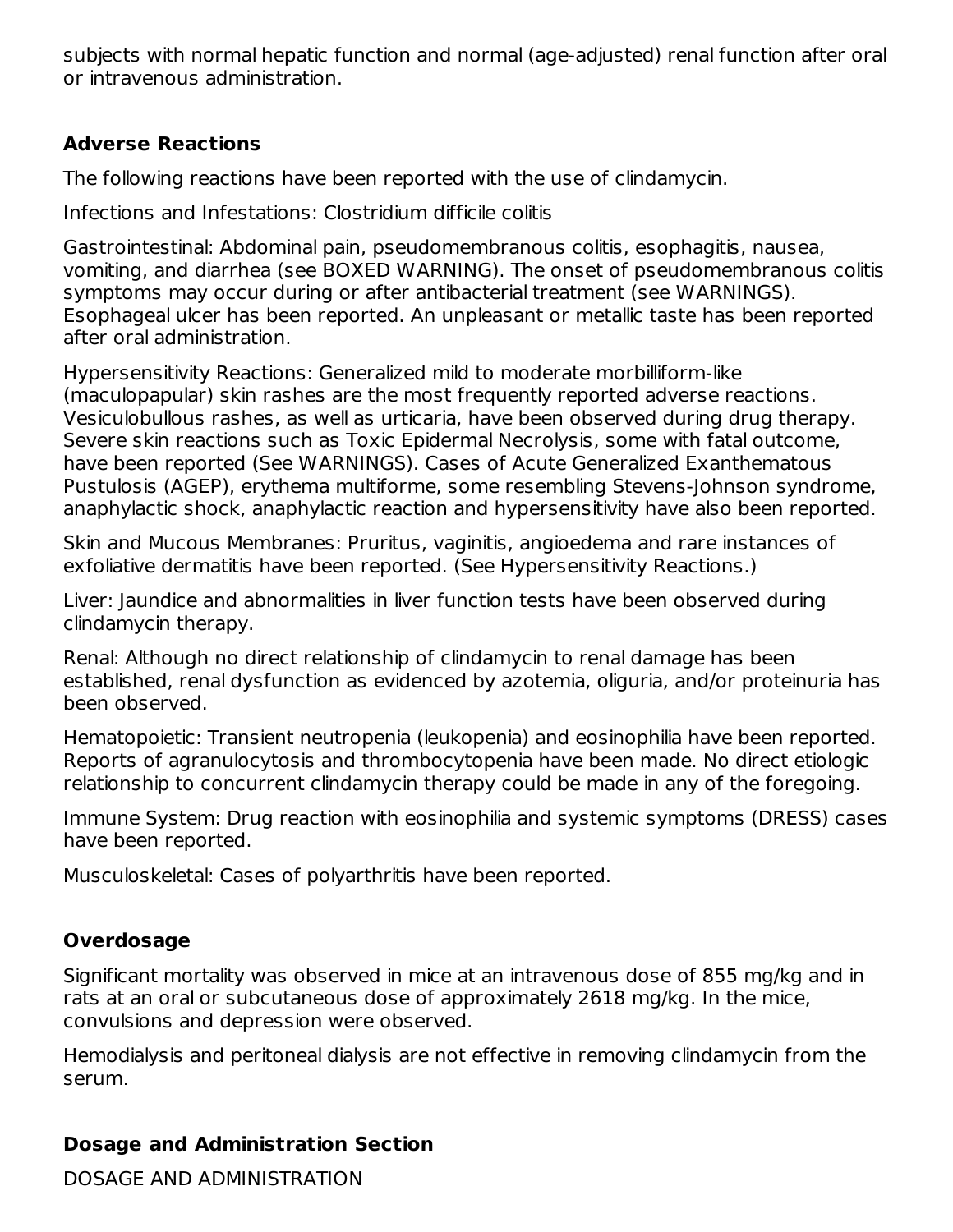If significant diarrhea occurs during therapy, this antibiotic should be discontinued (see BOXED WARNING).

Adults: Serious infections—150 to 300 mg every 6 hours. More severe infections - 300 to 450 mg every 6 hours.

Pediatric Patients (for children who are able to swallow capsules): Serious infections - 8 to 16 mg/kg/day (4 to 8 mg/lb/day) divided into three or four equal doses. More severe infections - 16 to 20 mg/kg/day (8 to 10 mg/lb/day) divided into three or four equal doses. Clindamycin should be dosed based on total body weight regardless of obesity.

To avoid the possibility of esophageal irritation, clindamycin hydrochloride capsules should be taken with a full glass of water.

Clindamycin hydrochloride capsules are not suitable for children who are unable to swallow them whole. The capsules do not provide exact mg/kg doses therefore it may be necessary to use the clindamycin palmitate oral solution in some cases.

Serious infections due to anaerobic bacteria are usually treated with clindamycin injection. However, in clinically appropriate circumstances, the physician may elect to initiate treatment or continue treatment with clindamycin hydrochloride capsules.

In cases of β-hemolytic streptococcal infections, treatment should continue for at least 10 days.

## **How Supplied/Storage and Handling**

Clindamycin hydrochloride capsules, USP are available in the following strengths, colors and sizes:

Clindamycin hydrochloride capsules, USP, 300 mg are size '0' capsules with turquoise blue opaque cap and turquoise blue opaque body imprinted with "RX693" on cap and body in black ink containing white to off white powder. They are supplied as follows:

Bottles of 30: NDC 80425-0103-01

Store at 20° - 25° C (68° - 77° F) [See USP Controlled Room Temperature].

To report SUSPECTED ADVERSE REACTIONS, contact the FDA at 1-800-FDA-1088 or www.fda.gov/medwatch.

## **References**

Smith RB, Phillips JP: Evaluation of CLEOCIN HCl and CLEOCIN Phosphate in an Aged Population. Upjohn TR 8147-82-9122-021, December 1982.

Manufactured by:

Ohm Laboratories Inc.

New Brunswick, NJ 08901

Distributed by: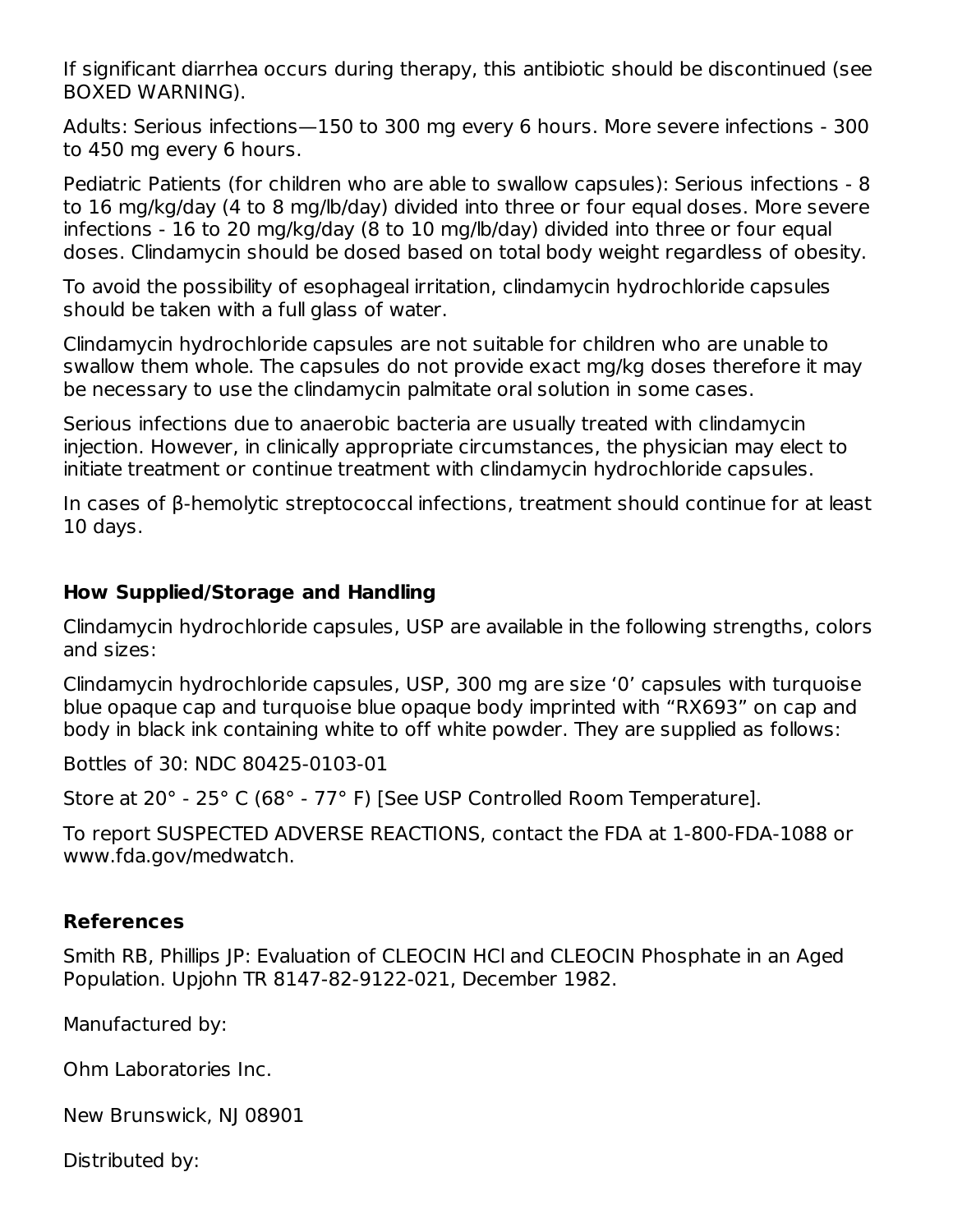Sun Pharmaceutical Industries, Inc.

Cranbury, NJ 08512

April 2020 FDA-12

## **Principal Display Panel**



S/N: 000000056302 Store at room temp 20° - 25°C (68° - 77°F)

<u> A HII ANII ANII ANII ANII ANII ANI</u> CL300721

 $\sf {C}$  aation: Federal law PROHIBITS transfer of this drug to any person other than the patient for whom it was prescribed.

#### **CLINDAMYCIN HCL** clindamycin hcl capsule **Product Information Product Type** HUMAN PRESCRIPTION DRUG **Item Code (Source)** NDC:80425-0103(NDC:63304- 693) **Route of Administration** ORAL **Active Ingredient/Active Moiety Ingredient Name Basis of Strength Strength CLINDAMYCIN HYDROCHLORIDE** (UNII: T20OQ1YN1W) (CLINDAMYCIN - UNII:3U02EL437C) CLINDAMYCIN 300 mg **Product Characteristics Color** blue **Score Score Score Score no score Shape** CAPSULE **Size** 22mm **Flavor Imprint Code** RX693 **Contains Packaging # Item Code Package Description Marketing Start Date Marketing End Date 1** NDC:80425- 0103-1 30 in 1 BOTTLE; Type 0: Not a Combination Product 03/23/2001